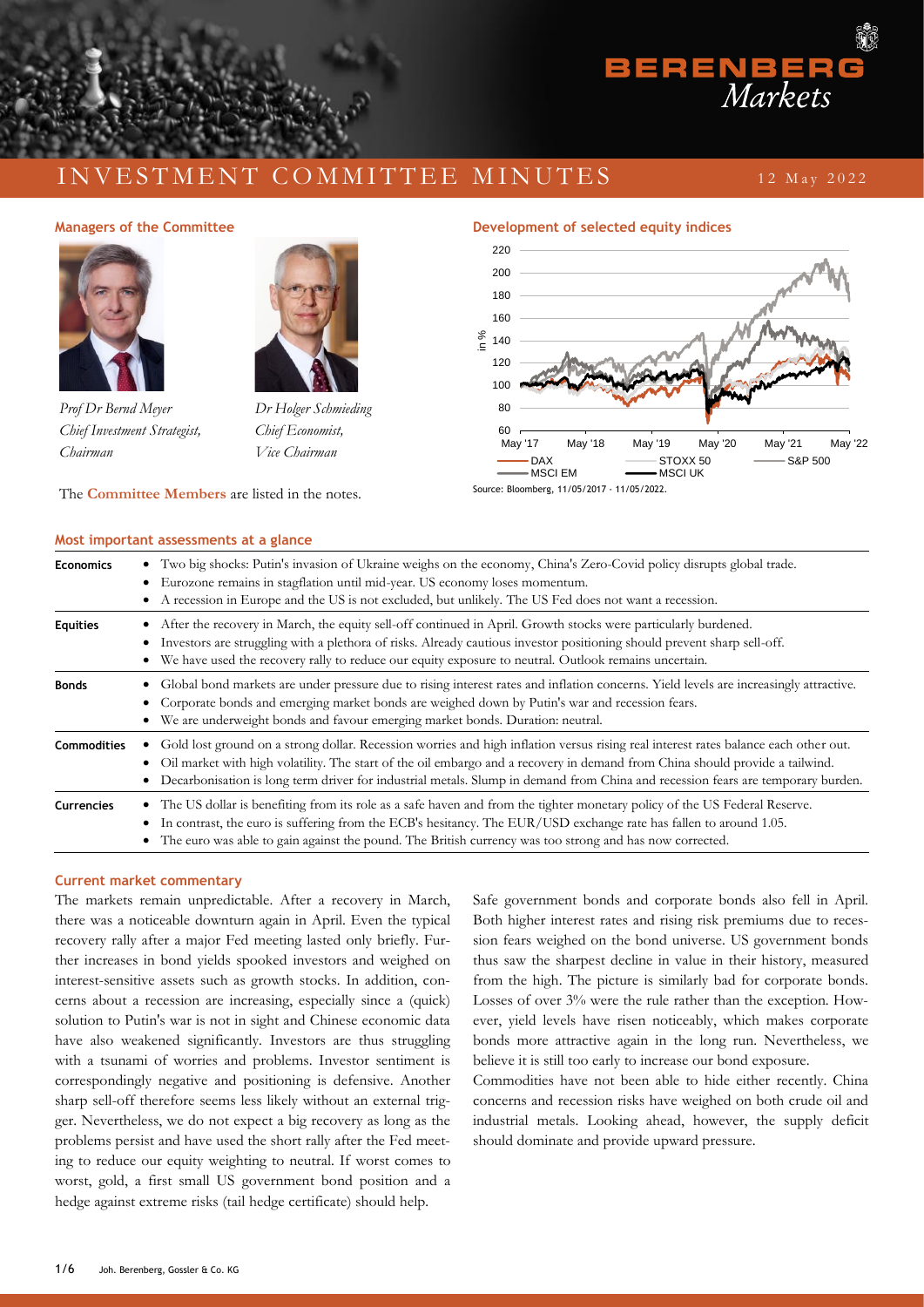

# **ECONOMICS**

Putin's war and Chinese lockdowns put a dampener on things - improvement possible from summer onwards

**Two big shocks: Putin's invasion of Ukraine weighs on the economy, China's Zero-Covid policy disrupts global trade. Eurozone remains in stagflation until mid-year. US economy loses momentum. A recession in Europe and the US is not excluded, but unlikely. The US Fed does not want a recession.**

- **A gloomy spring. The** economic situation and the outlook for the coming months have become gloomy. Putin's attack on Ukraine and the resulting rapid rise in the prices of energy, food and other key commodities are dealing a severe blow to consumers in large parts of the world. At the same time, Chinese lockdowns are exacerbating shortages of key inputs for the world's industries. Many companies can cope with the setback as they can pass on higher costs to consumers. But consumer confidence has plummeted on both sides of the Atlantic.
- **Stagflation in Europe:** The price shock largely triggered by Putin is putting a severe dampener on the European economy. Instead of overcoming the stagnation triggered by the Omicron wave of the pandemic, the Eurozone and UK economies are likely to tread water at best in Q2. Unlike an oil embargo on Russia, which Europe could cushion itself against by importing more from other regions, a gas embargo would require rationing of gas for parts of industry and trigger a recession in Europe. For this reason, we consider such an embargo unlikely.
- **US – further away, less affected:** The US is not dependent on Russian natural gas. In addition, very high energy prices should encourage additional investment in domestic production ("fracking"). We expect the US economy to settle at growth rates at around 2%, supported also by more investments in the energy sector ("fracking") as well as higher government spending as a result of the fiscal programmes already adopted.
- More growth later in the year. Provided consumers slowly get used to higher prices, China gradually gets the pandemic back under control in the summer and no new shock hits the economy, the global economy can pick up speed again in the summer, in the Eurozone also supported by a return of tourists to the Mediterranean after a two-year Coronavirus-related lull. The labour market is robust on both sides of the Atlantic. Companies and governments want to invest.
- **Rapid turnaround in interest rates.** In response to the unexpectedly high inflation, many central banks are tightening their course faster and more vigorously than expected. The US Fed is likely to raise its rates by another 0.5 percentage points each in June and July, the ECB's first rate hike of 0.25 percentage points is due in September at the latest and perhaps as early as July.

**Recession course?** It is not without reason that investors are asking whether the Fed's late but energetic turnaround on interest rates could trigger a recession. That is possible, but so far not very likely. The Fed does not want a recession. If the US economy cools down too much, it will probably slow down the pace of the interest rate turnaround accordingly.

### **GDP and inflation forecasts (%)**

|                             |       | <b>GDP</b> growth |        | <b>Inflation</b> |      |      |      |
|-----------------------------|-------|-------------------|--------|------------------|------|------|------|
|                             | Share | 2022              | 2023   | 2024             | 2022 | 2023 | 2024 |
| World                       | 100.0 | 3.3               | 3.1    | 2.8              |      |      |      |
| US                          | 24.5  | 2.6               | 2.3    | 2.1              | 7.4  | 3.8  | 3.0  |
| China                       | 16.4  | 4.6               | 4.5    | 4.3              | 1.8  | 2.3  | 2.3  |
| Japan                       | 5.8   | 2.7               | 2.4    | 1.5              | 1.6  | 0.8  | 0.7  |
| India                       | 3.3   | 9.0               | 7.3    | 6.7              |      |      |      |
| Latin America               | 5.9   | 3.0               | 2.5    | 2.5              |      |      |      |
| <b>Europe</b>               | 24.4  | 2.0               | 2.5    | 2.2              |      |      |      |
| Eurozone                    | 15.3  | 2.8               | 3.1    | 2.3              | 6.8  | 2.6  | 2.4  |
| Germany                     | 4.4   | 2.1               | 3.3    | 2.4              | 6.8  | 2.5  | 2.4  |
| France                      | 3.1   | 3.2               | 3.1    | 2.4              | 4.6  | 2.2  | 2.2  |
| Italy                       | 2.3   | 2.6               | 2.5    | 1.6              | 6.2  | 2.4  | 2.3  |
| Spain                       | 1.6   | 5.0               | 4.3    | 2.3              | 7.5  | 2.7  | 2.4  |
| <b>Other Western Europe</b> |       |                   |        |                  |      |      |      |
| <b>United Kingdom</b>       | 3.2   | 3.9               | 1.9    | 2.2              | 7.7  | 3.4  | 2.4  |
| Switzerland                 | 0.8   | 2.4               | 2.0    | 1.5              | 3.0  | 1.4  | 0.9  |
| Sweden                      | 0.6   | 3.0               | 2.4    | 2.2              | 4.0  | 2.4  | 2.0  |
| <b>Eastern Europe</b>       |       |                   |        |                  |      |      |      |
| <b>Russia</b>               | 1.9   | $-10.0$           | $-2.0$ | 1.0              | 35.0 | 15.0 | 6.0  |
| Turkey                      | 0.9   | 3.0               | 3.0    | 2.5              | 70.0 | 40.0 | 20.0 |

Source: Berenberg

### **Eurozone: Consumer and business confidence**



Difference to the average in standard deviations (calculated from 1999). Source: European Commission; January 2006 - April 2022.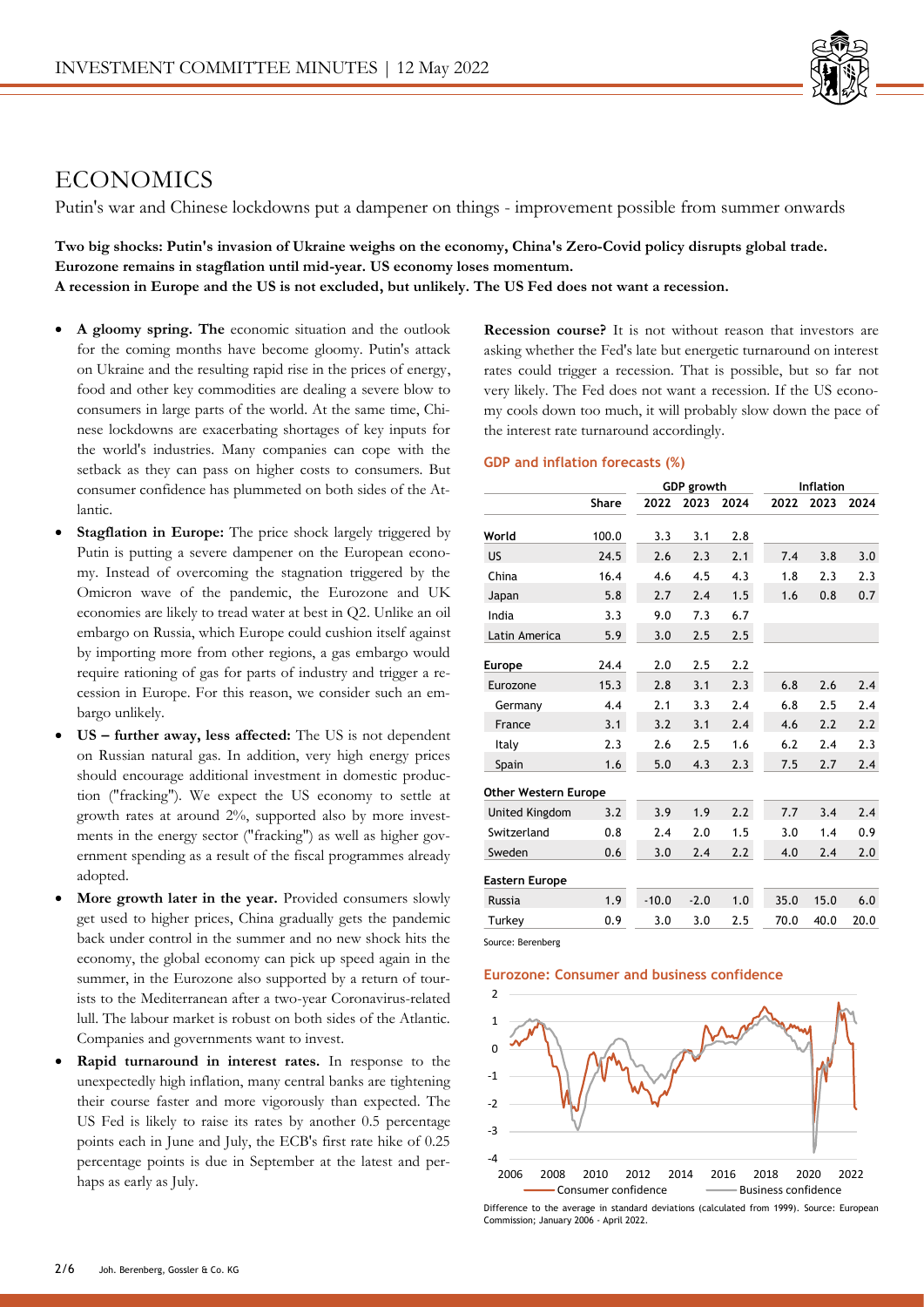

## **EQUITIES**

Stock markets remain unpredictable

**After the recovery in March, the equity sell-off continued in April. Growth stocks are particularly burdened. Investors are struggling with a plethora of risks. Already cautious investor positioning should prevent sharp sell-off. We have used the recovery rally to reduce our equity exposure to neutral. Outlook remains uncertain.** 

- The **sell-off in equities** continued in April after the recovery in March. Thus, the typical recovery rally following a major Fed meeting was also short-lived. Equity markets were weighed down by steadily rising bond yields, and interest-ratesensitive assets such as growth stocks in particular struggled. Investors also face mounting recession fears. On the one hand, the end of the Russia-Ukraine war is not in sight, on the other hand, the latest Chinese economic data have also shown clear weakness. This mix of risks from all sides (geopolitical conflicts, inflation, interest rate and recession fears) weighed on investor sentiment and equity markets.
- **Cyclical equities** remained under above-average pressure due to geopolitical and stagflation concerns and, with a performance since the beginning of the year of approximately -24%, are bringing up the rear in Europe alongside the **technology sector**. European **growth stocks** have lost almost 8% over the last month, while **value stocks** have fared better with -at 3%. At the sector level, the **energy sector** leads the way with almost 2% over the last month. **Large caps** held up better than **small caps**.
- Without an external trigger, another sharp sell-off seems unlikely as some negativity is already priced in. Nevertheless, we do not expect a big recovery as long as the problems persist. The much tighter Fed continues to pose a risk to the valuation premium of the US equity market.
- We have used the recovery rally to reduce our **equity exposure** to **neutral**. We remain overweight emerging market equities. China's expansionary monetary policy and less potential for valuation tightening are supportive.

#### **Performance and volatility of the S&P 500 Index**



Source: Bloomberg, 11/05/2017 - 11/05/2022.

### **Overview of equity markets (short/medium term)**

| Regions          | Old | New |
|------------------|-----|-----|
| US               |     | →   |
| Europe           |     | →   |
| Emerging markets |     | →   |
| Japan            |     | -   |

|                         | Total return in local currency |          |          |          |      |                |
|-------------------------|--------------------------------|----------|----------|----------|------|----------------|
|                         | As of 11/05/2022               | ytd      | 1-year   | 3-year   | P/E  | Dividend yield |
| <b>DAX</b>              | 13,829                         | $-12.9%$ | $-8.5%$  | $+14.7%$ | 11.3 | 3.6%           |
| SMI                     | 3,647                          | $-9.7%$  | $+5.9%$  | $+26.9%$ | 17.2 | 3.0%           |
| <b>MSCI UK</b>          | 2,117                          | $+3.3%$  | $+12.7%$ | $+14.7%$ | 10.3 | 4.3%           |
| EURO STOXX 50           | 3,648                          | $-13.4%$ | $-4.7%$  | $+18.6%$ | 11.5 | 3.7%           |
| <b>STOXX EUROPE 50</b>  | 8,786                          | $-5.2%$  | $+8.1%$  | $+25.5%$ | 12.4 | 3.5%           |
| <b>S&amp;P 500</b>      | 7,258                          | $-17.2%$ | $-4.3%$  | +41.4%   | 17.3 | 1.6%           |
| <b>MSCI Em. Markets</b> | 1.011                          | $-17.4%$ | $-22.0%$ | $+5.9%$  | 11.1 | 3.3%           |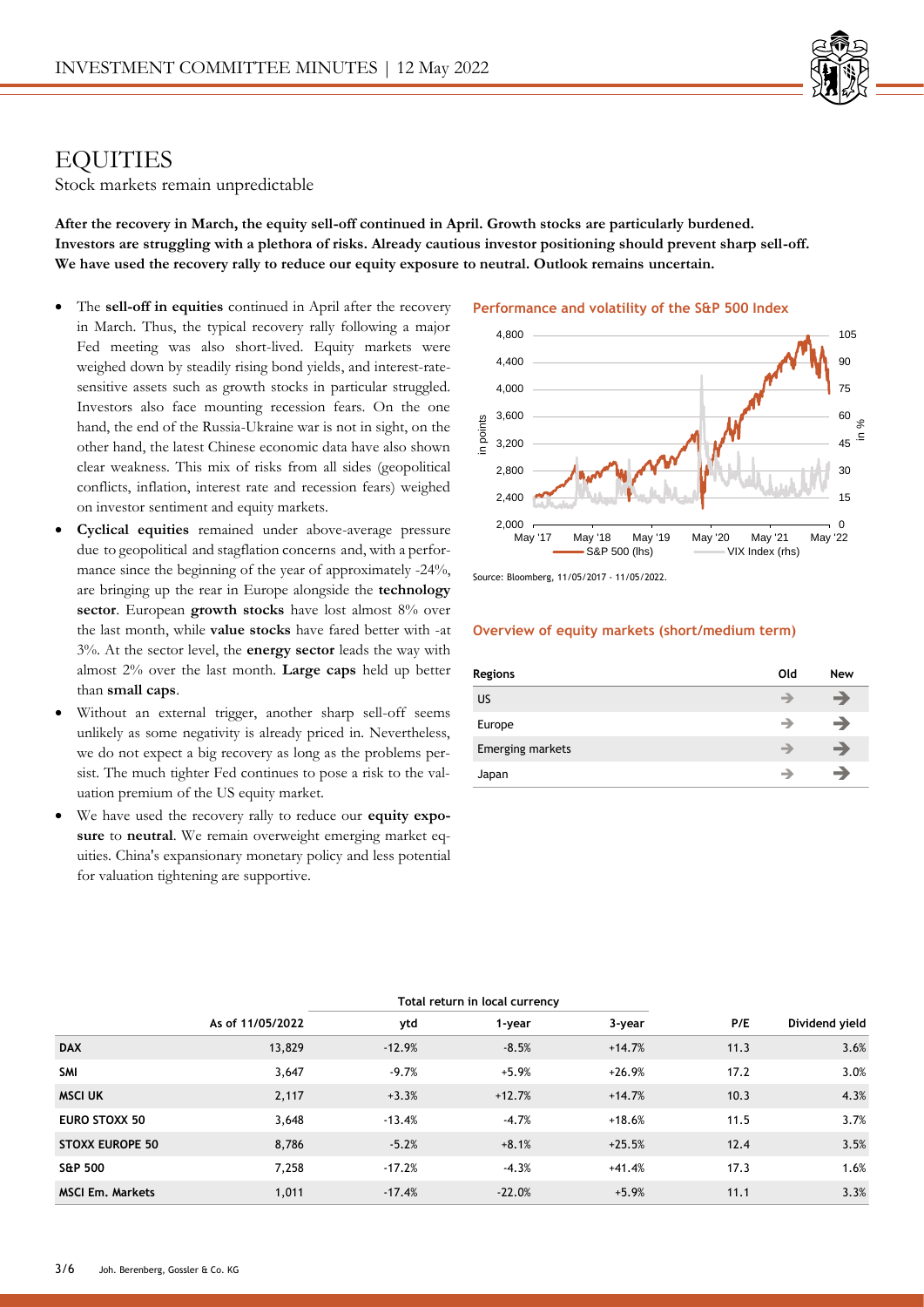

# FIXED INCOME

Returns increasingly attractive

**Global bond markets under pressure due to rising interest rates and inflation concerns. Yield levels increasingly attractive. Corporate bonds and emerging market bonds are weighed down by Putin's war and recession fears. We are underweight bonds and favour emerging market bonds. Duration: neutral.** 

- The **global bond market** continues to be under pressure and safe government bonds and corporate bonds had to decline significantly. Higher interest rates as well as rising risk premiums due to recession fears have weighed on the bond universe. US government bonds, for example, saw the sharpest decline in value in their history measured from the high. Accordingly, yields on **10-year US government bonds were** at their highest level since the end of 2018 at over 3%, and yields on **10-year German government bonds** temporarily reached a level of 1.13%.
- The picture looks similarly bleak for **corporate bonds.** Losses of over 3% in the last four weeks were the rule rather than the exception. Even in the euro corporate bond segment, which is not directly affected by the Russia-Ukraine war, capital outflows continue to increase. Nevertheless, we cannot speak of a panicked flight of capital here, but this is primarily due to strong outflows in the short duration segment in exchange-traded funds.
- **Emerging** market **bonds** were heavily weighed down by the ongoing Russia-Ukraine war and recession concerns. Both hard currency and local currency emerging market bond yields rose in April. Specifically in hard currencies, there was a one-off decline in performance related to the removal of Russia from the indices. Compared to government bonds, corporate bond spreads widened less and were also less volatile.
- We are underweighting bonds. Even though yield levels on corporate bonds have risen noticeably, making equities less of an alternative, we believe it is still premature to increase our bond exposure. However, the attractiveness has increased.

## **Yields on 10-year government bonds**



Source: Bloomberg, 11/05/2017 - 11/05/2022.

## **Overview of bond markets (short/medium term)**

| Orientation           | Old   | <b>New</b>    |
|-----------------------|-------|---------------|
| Duration              | Short | Short         |
| Government bonds      | →     | →             |
| Corporate bonds       | →     | →             |
| High-yield bonds      | →     | →             |
| Emerging market bonds | 21    |               |
| Yields (10-year)      | Old   | <b>New</b>    |
| Germany               | ⊣     | →             |
| UK                    | →     | $\rightarrow$ |
| US                    |       | ⇛             |

|                                                                                    |                  | Performance in index currency |          |         |
|------------------------------------------------------------------------------------|------------------|-------------------------------|----------|---------|
|                                                                                    | As of 11/05/2022 | ytd                           | 1-year   | 3-year  |
| Government bonds<br>(iBOXX Europe Sovereigns Eurozone)                             | 230.84           | $-9.3%$                       | $-8.9%$  | $-4.2%$ |
| Covered bonds<br>(iBOXX Euro Germany Covered)                                      | 188.84           | $-7.0%$                       | $-7.8%$  | $-6.6%$ |
| Corporate bonds<br>(iBOXX Euro Liquid Corporates 100 Non-Financials)               | 146.36           | $-9.2%$                       | $-9.3%$  | $-5.7%$ |
| <b>Financial bonds</b><br>(iBOXX Euro Liquid Corporates 100 Financials)            | 150.52           | $-6.1%$                       | $-6.3%$  | $-3.1%$ |
| Emerging market bonds<br>(J.P. Morgan EMBI Global Diversified unhedged Return EUR) | 541.99           | $-10.2%$                      | $-3.8%$  | $-1.5%$ |
| High-yield bonds<br>(ICE BofA Global High Yield Index)                             | 400.27           | $-11.9%$                      | $-12.3%$ | $+2.2%$ |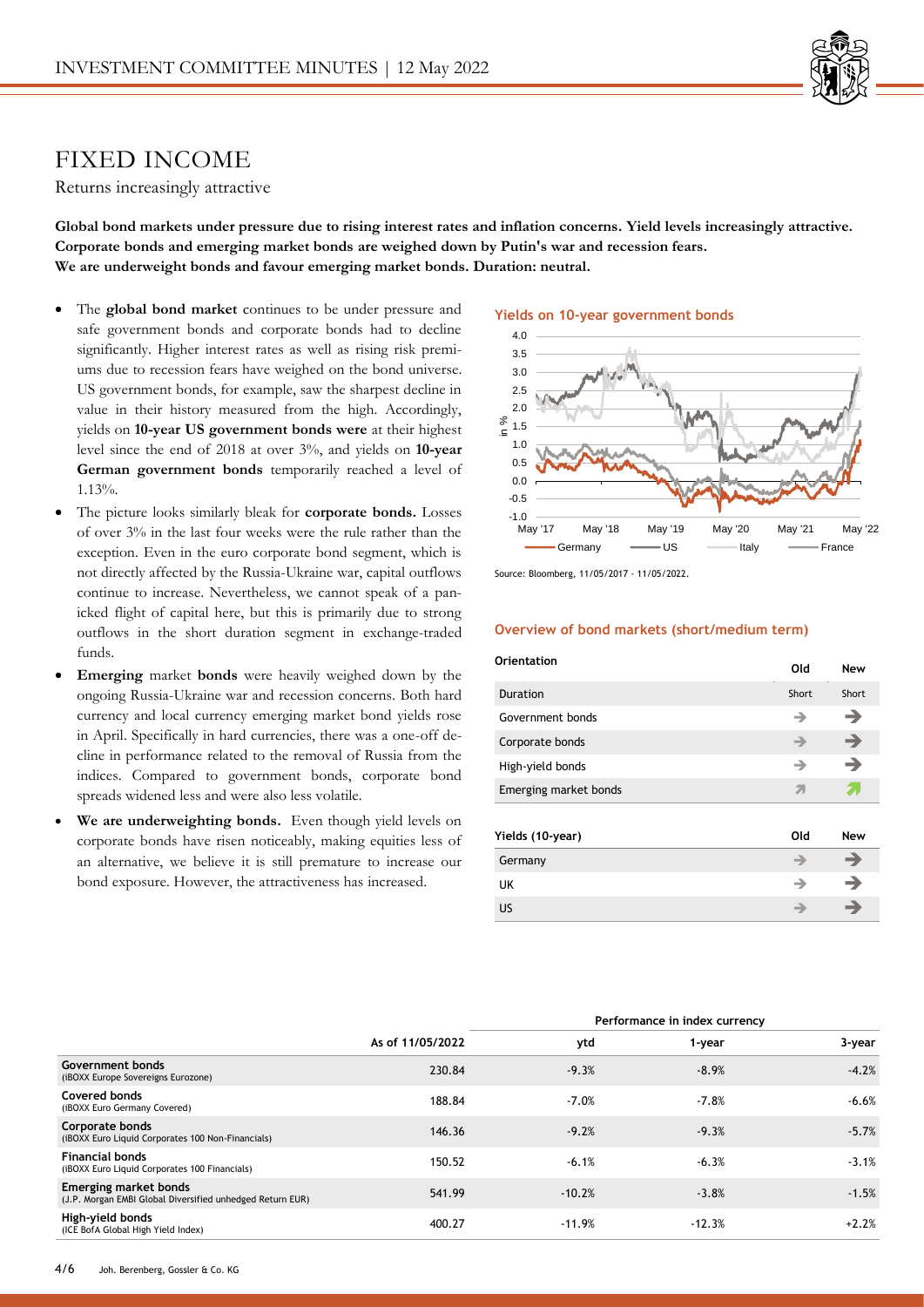

# COMMODITIES

China only a short-term dampener on oil and metals

**Gold lost against the strong US dollar. Oil market with high volatility. Decarbonisation supports industrial metals in the long term.**

- **Gold** initially posted gains due to upwardly surprising inflation data, but then lost ground due to significant US dollar strength. Recession worries and rising real interest rates balance each other out, so the precious metal should continue to move sideways in a volatile manner.
- **Crude oil** was accompanied by high volatility due to the tugof-war between fears of supply shortages, hopes for supply recovery and China demand concerns. In the short term, however, China's tough lockdown policy prevails. If an EU oil embargo is passed and demand from China recovers, the imbalance between supply and demand is likely to intensify and lead to rising prices.
- **Industrial metals** are burdened in the short term by risks from the Russia-Ukraine war, the slump in demand from China and increasing fears of recession. In the long term, however, drivers such as the trend towards decarbonisation remain fully intact.



### **Price development**

Source: Bloomberg, 01/01/2012 – 11/05/2022.

| Overview of commodities (short/medium term) | Old    | New            |
|---------------------------------------------|--------|----------------|
| Gold                                        |        | -              |
| Oil (Brent)                                 |        | <b>Service</b> |
| Industrial metals                           | - 71 - |                |

|                  |                     | Performance |          |          |
|------------------|---------------------|-------------|----------|----------|
|                  | As of<br>11/05/2022 | ytd         | 1-year   | 3-year   |
| Gold USD/ounce   | 1,852               | $+1.3%$     | $+0.8%$  | $+44.0%$ |
| Silver USD/ounce | 21.6                | $-7.4%$     | $-21.9%$ | $+45.9%$ |
| Copper USD/pound | 421.3               | $-5.6%$     | $-11.8%$ | $+51.3%$ |
| Brent USD/bbl    | 107.51              | $+38.2%$    | $+56.8%$ | $+52.2%$ |

## CURRENCIES

Long wait for the ECB

**EUR/USD: The euro falls below 1.05 at the low. EUR/GBP: Pound corrects due to economic risks. EUR/CHF: Euro leaves lows behind.**

- **EUR/USD:** The US Federal Reserve raised the key interest rate by 50 basis points at the beginning of May. The discussion in the US revolves solely around how much the Fed will raise interest rates further. In Europe, on the other hand, it is not even clear whether the ECB will react to the high inflation with a first small interest rate step in July or whether it will continue to wait. This discrepancy in monetary policy is reflected in the weak exchange rate. In addition, Europe is suffering much more from the Russia-Ukraine war than the US and the dollar is being targeted as a safe haven. Thus, the exchange rate has temporarily fallen below the mark of 1.05 US dollars per euro.
- **EUR/GBP:** The pound has been firmer than we expected in recent months. The Bank of England (BoE) has contributed to this, marching ahead on the interest rate turnaround. However, the BoE is likely to become more cautious now because of the economic risks. The pound has weakened and is now at the level we expected.

## **Exchange rates**



| 3000 CC, DUOINDER, TH/03/Z017 - TH/03/Z022. |  |  |
|---------------------------------------------|--|--|
|                                             |  |  |
|                                             |  |  |

| Overview of currencies (short/medium term) | Old | New |
|--------------------------------------------|-----|-----|
| EUR/USD   Euro/US dollar                   |     |     |
| EUR/CHF   Euro/Swiss franc                 |     | 21  |
| EUR/GBP   Euro/Sterling                    | →   | →   |
| EUR/JPY   Euro/Japanese yen                |     |     |

|         |                     |         | Performance |          |
|---------|---------------------|---------|-------------|----------|
|         | As of<br>11/05/2022 | ytd     | $1$ -year   | 3-year   |
| EUR/USD | 1.05                | $-7.5%$ | $-13.5%$    | $-6.4%$  |
| EUR/CHF | 1.05                | $+0.7%$ | $-4.8%$     | $-8.1%$  |
| EUR/GBP | 0.86                | $+2.0%$ | $-0.1%$     | $-0.7%$  |
| EUR/JPY | 136.63              | $+4.4%$ | $+3.5%$     | $+10.6%$ |

5/6 Joh. Berenberg, Gossler & Co. KG